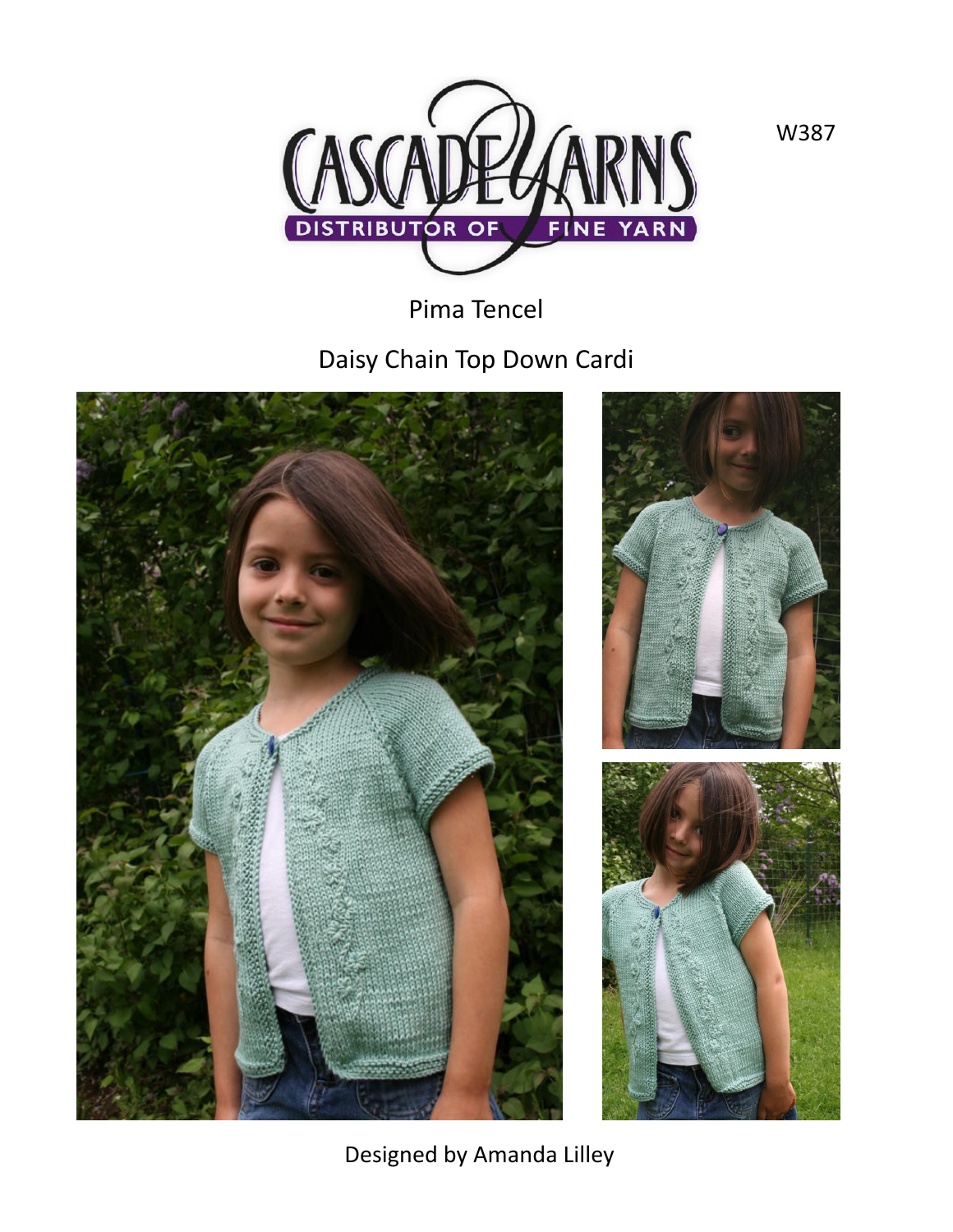#### **Daisy Chain** © 2011 Amanda Lilley. All rights reserved Embroidery by Ilse Altherr

**Description:** Knitted from the top down, this little cardigan does not have any seams and the finishing is minimal. Cap sleeves and a garter stitch border compliment the simple, yet attractive design. The embroidery, which gave this design it's title, is *optional;* instructions are given in the text.

**Sizes**: 1 year (2 -3 years, 4 -5 years) To fit actual chest measurement of 18" (24", 26")

**Gauge:** 5 sts and  $6\frac{1}{2}$  rows = 1"

**Materials**: 32" circular #6 (smaller length circular needle may be used as long as it is long enough to pick up all the stitches needed to apply the edging); #6 double pointed needles, #8 double pointed needles, ¾" button, tapestry needle.

**Yarn:** 3 (4,4) skeins of ®Cascade, Pima Tencel.

**Abbreviations**:  $k=$  knit,  $p=$  purl,  $kfb=$  knit into the front and back of the next stitch, WS= wrong side,  $RS$ = right side,  $PM$ = place marker, SM= slip marker

Cast on 42, (44, 44) stitches with circular needle; do not join.

Row 1 (WS): p1, PM, p8, PM, p 24 (26, 26), PM, p8, PM, p1

Row 2 (RS): kfb of first stitch, SM, kfb, \*knit to 1 stitch before next marker, kfb, SM, kfb, repeat from \* 2 more times

Row 3: (WS): purl

Row 4 (RS): kfb of first stitch, \*k to 1 stitch before marker, kfb, SM, kfb, repeat from \* 3 more times, k to last st, kfb of last stitch.

Rows 5, 7, 9: repeat row 3

Rows 6, 8, 10: repeat row 4

Row 11: Cast on 5 (6, 6) sts at beginning of row, p to end, cast on 5 (6, 6) sts at end of row. Row 12: \*knit to first stitch before marker, kfb, SM, kfb, repeat from \* 3 more times, k to end. Row 13: purl Repeat last 2 rows until 24 (30, 32) stitches remain in sleeve section, end, having just finished a purl row. Next row: knit across without increasing Next row: purl Next row: repeat row 12 Next row: purl Next row: knit Next row: purl Next row: repeat row 12 Next row: purl Next row: knit Next row: purl Next row: repeat row 12 Next row (WS): Purl to 1st marker. Place all 30 (36, 38) sleeve stitches onto a stitch holder or scrap yarn to be worked later. With backward loop cast on 8 (10, 10) sts, re-join yarn and purl across back stopping at next sleeve marker. Place all 30, (36, 38) sleeve sts onto a stitch hold or scrap yarn. Cast on 8 (10, 10) sts, re-join yarn and purl to end. Continue to work back and forth on the body in stockinette stitch (knit all right side rows,

purl all wrong side rows) until the body measures  $10 \frac{1}{2} (13 \frac{1}{2}, 15)$ " from top of neck cast-on; end having just finished a RS row.

#### **Edging**

Place a marker to mark the beginning of the edging round. Pick up and knit stitches up right front of the cardigan (pick up 2 sts for every 3 rows), place a 2nd marker at the top of the right front, continue to pick up and knit 1 sts in every stitch around the neckline